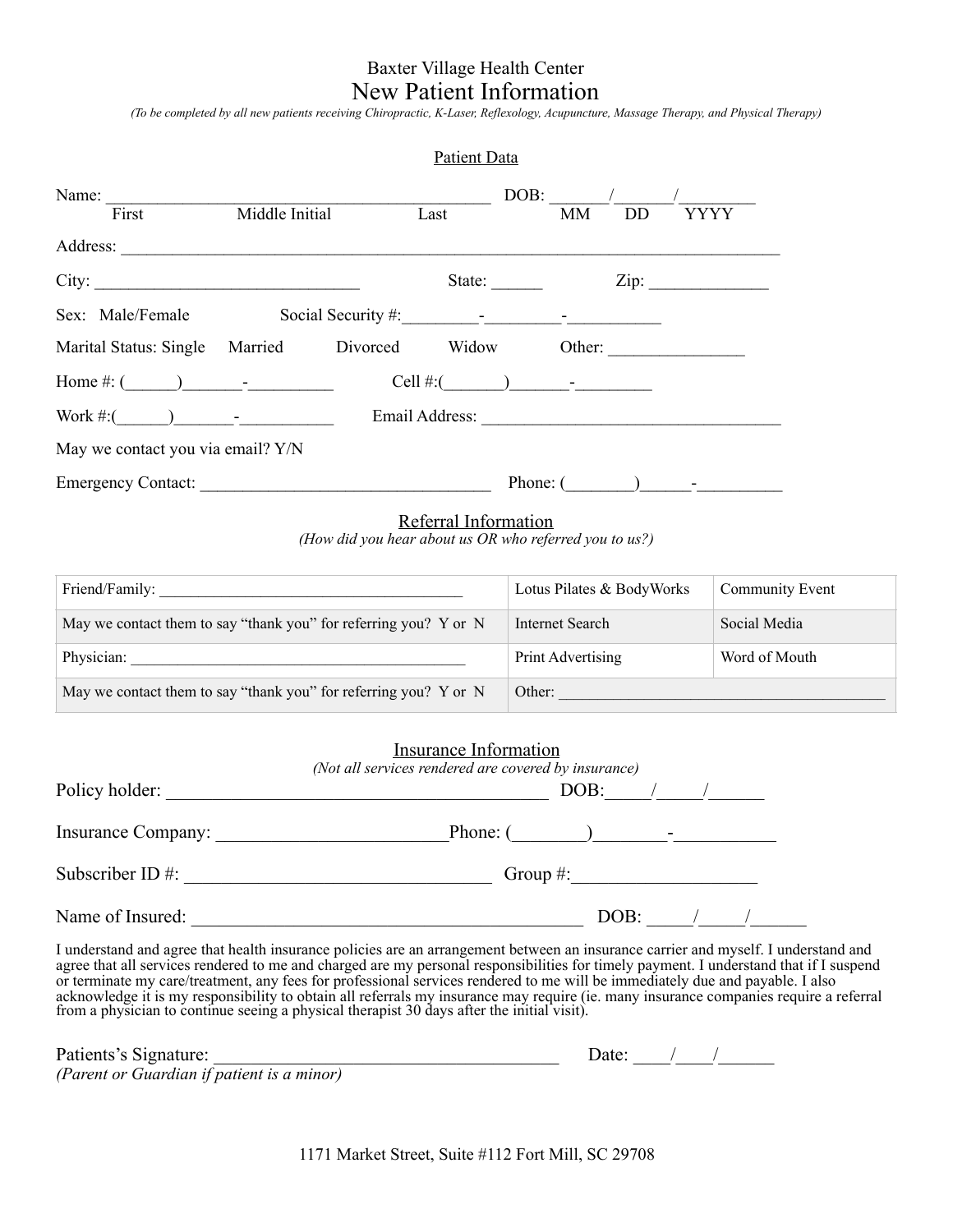### Baxter Village Health Center Insurance Assignment *Must be signed by all who wish to go through insurance now or in the future.*

I, equest, authorize and further direct that any insurance company which is liable for reimbursement for services rendered make payments directly to you, I request payment of government or medical benefits to the undersigned physician's office below. I further authorize and give my permission for you to endorse checks, drafts and payments received in my behalf for medical services rendered. It is further understood that if any point the monies received exceed my indebtedness, these funds will be returned to me by your office and it is my responsibility to comply with any subrogation clause which may be contained in my medical insurance.

I herby assign and transfer to you any cause of action that exists in my favor against such company and authorize you to prosecute said actions, either in my name or your name, as you see fit. It is agreed, however that in transferring this cause of action it is agreed between all parties that your interest in this case shall be limited to the amount of medical bills rendered to me by you and your appointee. It is further understood and agreed by all parties that the transfer of this cause shall be limited to medical bills rendered on my behalf and that are related only to the case in question. For the above named purpose, I further authorize and transfer to you my limited power of attorney so that you may act in my behalf in this regard, and this regard only. It is agreed that you will make all reasonable efforts to collect sums due from the insurance carriers with a liability in this case; however, it is my ultimate responsibility to pay in full for all services rendered to me.

I herby state and agree to this authorization and assignment may not be withdrawn unilaterally.

Patient Name: \_\_\_\_\_\_\_\_\_\_\_\_\_\_\_\_\_\_\_\_\_\_\_\_\_\_\_\_\_\_\_\_\_\_\_\_\_\_\_\_\_\_\_\_\_ Date: \_\_\_\_\_\_\_\_\_\_\_\_\_\_\_\_\_\_\_\_\_\_\_\_\_\_\_\_\_\_\_\_\_\_

Patient's Signature: *(Parent or Guardian if patient is a minor)*

Witness Signature: \_\_\_\_\_\_\_\_\_\_\_\_\_\_\_\_\_\_\_\_\_\_\_\_\_\_\_\_\_\_\_\_\_\_\_\_\_\_\_\_\_\_\_\_\_\_\_\_\_\_\_\_\_\_\_\_\_\_\_\_\_\_\_\_\_\_\_\_\_\_\_\_\_\_\_\_\_\_\_\_\_\_

Cancellation Policy

*(To be completed by all new patients receiving Chiropractic, K-Laser, Reflexology, Acupuncture, Massage Therapy, and Nutritional Therapy)*

We understand that situations arise in which you must cancel your appointment. It is therefore requested that if you must cancel your appointment you provide more than 24 hours notice. This will enable for another person who is waiting for an appointment to be scheduled in that appointment slot. With cancellations made less than 24 hours notice, we are unable to offer that slot to other people.

Office appointments which are cancelled with less than 24 hours notification may be subject to cancellation fee of 50% of the full cost of the originally schedule service, (i.e a 60 minute massage is \$75 therefore cancellation fee would be \$37.50).

The Cancellation and No Show fees are the sole responsibility of the patient and must be paid in full before the patient's next appointment.

We understand that special unavoidable circumstances may cause you to cancel within 24 hours. Fees in this instance may be waived but only with management and provider approval.

Patient Name: \_\_\_\_\_\_\_\_\_\_\_\_\_\_\_\_\_\_\_\_\_\_\_\_\_\_\_\_\_\_\_\_\_\_\_\_\_\_\_\_\_\_\_\_\_ Date: \_\_\_\_\_\_\_\_\_\_\_\_\_\_\_\_\_\_\_\_\_\_\_\_\_\_\_\_\_\_\_\_\_\_

Patient's Signature: *(Parent or Guardian if patient is a minor)*

Witness Signature:

*If you feel inspired to leave your massage therapist or reflexologist a tip, please inform the front desk prior to running your credit card as we do not have a "tip line" available on your receipt. Thank you!*

1171 Market Street, Suite #112 Fort Mill, SC 29708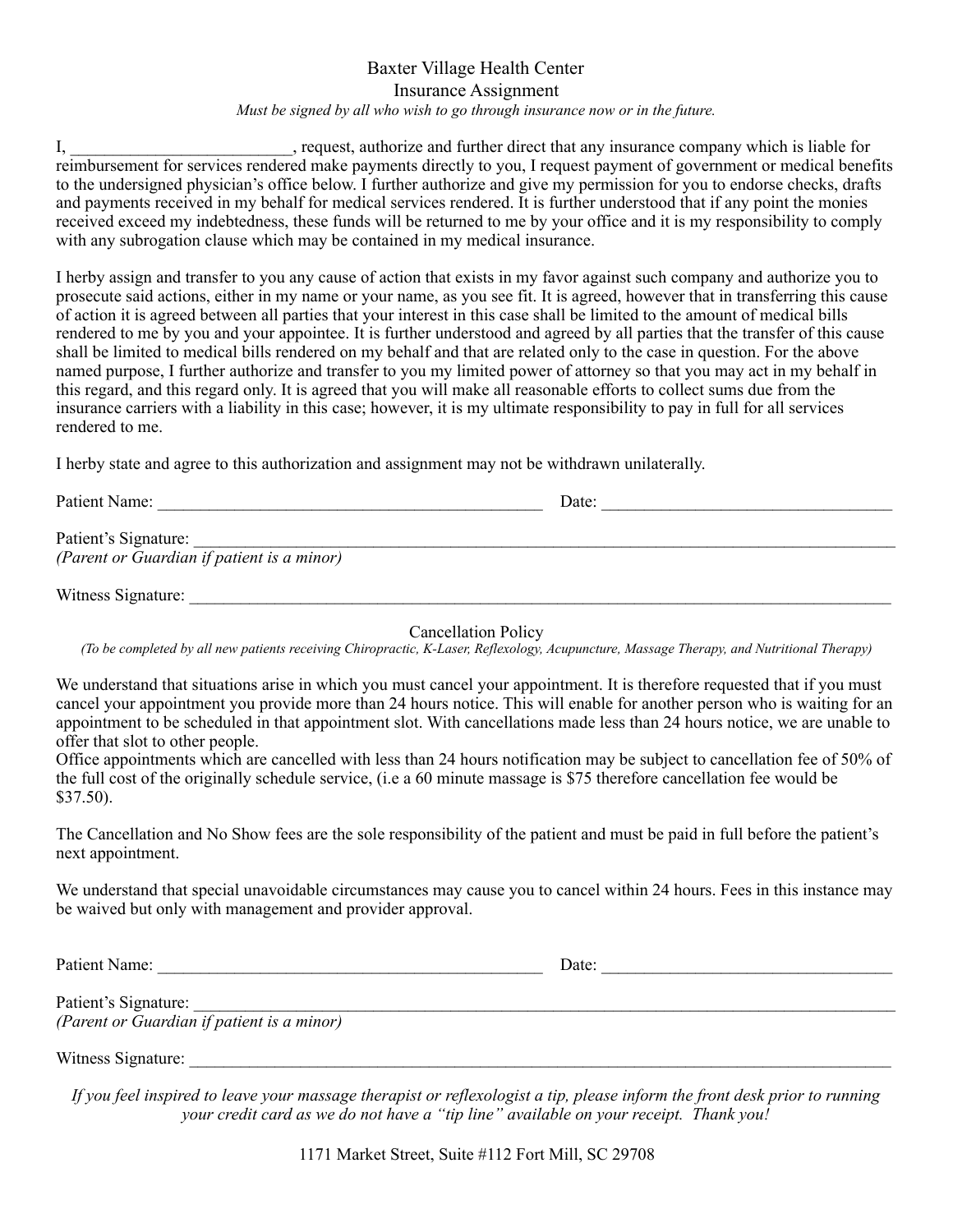#### Medical/Health History

*(To be completed by all new patients receiving Chiropractic, K-Laser, Reflexology, Acupuncture, and Massage Therapy)* 

Below are a list of diseases which may seem unrelated to the purpose of your appointment. However, these questions must be answered carefully as these problems may affect your overall course of care. Please circle if you are currently experiencing or have a history of the following:

| Alcoholism                    | Allergies             | Anemia                       | Arteriosclerosis              | <b>Dental Concerns</b>          |
|-------------------------------|-----------------------|------------------------------|-------------------------------|---------------------------------|
| Arthritis                     | Asthma                | <b>Back Pain</b>             | Paralysis                     | Autoimmune Disease(s)           |
| <b>Bronchitis</b>             | <b>Bruise Easily</b>  | Cancer                       | <b>Chest Pain/Condition</b>   | Hearing Difficulties            |
| <b>Cold Extremities</b>       | Constipation          | Cramps                       | Depression                    | <b>Bladder Difficulties</b>     |
| Diabetes                      | Digestive Problems    | <b>Dizziness</b>             | Ear Ringing                   | TMJ/TMD                         |
| Emphysema                     | Epilepsy              | Gout                         | <b>Heart Disease</b>          | <b>Sexual Dysfunction</b>       |
| <b>Excessive Menstruation</b> | Eye Pain/Difficulties | Fatique                      | Frequent Urination            | <b>Infertility Concerns</b>     |
| Headaches                     | Hemorrhoids           | <b>High Blood Pressure</b>   | <b>Hot Flashes</b>            | <b>Whooping Cough</b>           |
| Hepatitis A, B, or C          | Hypoglycemia          | Injuries                     | <b>Intestinal Parasites</b>   | Chicken Pox                     |
| Irregular Heart Beat          | Irregular Cycle       | Kidney Infection             | Kidney Stones                 | Poor/Excessive Appetite         |
| Loss of Memory                | Loss of Balance       | Loss of Smell                | Loss of Taste                 | Anxiety                         |
| Low Blood Pressure            | Appendicitis          | <b>Bleeding Disorder</b>     | <b>Emotional Difficulties</b> | Dry Mouth                       |
| Multiple Sclerosis            | Mumps                 | Pacemaker                    | Weight Loss/Gain              | Women:                          |
| Neck Pain/Stiffness           | Nervousness           | Nosebleeds                   | Poor/Excessive Thirst         | Date of last menses?            |
| Polio                         | Poor Posture          | <b>Prostate Difficulties</b> | Sciatica                      | Are you pregnant?               |
| <b>Scarlet Fever</b>          | Surgery               | Ulcer                        | <b>Vision Problems</b>        | If so, due date:                |
| Shortness of Breath           | Sinus Infection       | Sleep Problem or<br>Insomnia | Spinal Curvature              | # of Pregnancies:               |
| Stroke                        | Swelling of Ankles    | Swollen Joints               | <b>Thyroid Condition</b>      | births miscarriages             |
| Tuberculosis                  | Ulcers                | Varicose Veins               | Venereal Disease              | Type and date of delivery(ies): |

## Other: \_\_\_\_\_\_\_\_\_\_\_\_\_\_\_\_\_\_\_\_\_\_\_\_\_\_\_\_\_\_\_\_\_\_\_\_\_\_\_\_\_\_\_\_\_\_\_\_\_\_\_\_\_\_\_\_\_\_\_\_\_\_\_\_\_\_\_\_\_\_\_\_\_\_\_\_\_\_\_\_\_\_\_\_\_\_\_\_\_\_\_\_

If you answered yes to any of the above please explain: \_\_\_\_\_\_\_\_\_\_\_\_\_\_\_\_\_\_\_\_\_\_\_\_\_\_\_\_\_\_\_\_\_\_\_\_\_\_\_\_\_\_\_\_\_\_\_\_\_\_\_\_\_

Have you ever been hospitalized? If so, please list the reason:

| Caffeine                     | X per day OR week | Refined Sugar      | X per day OR week |
|------------------------------|-------------------|--------------------|-------------------|
| Tobacco                      | X per day OR week | Alcohol            | X per day OR week |
| Drugs                        | X per day OR week | <b>Soft Drinks</b> | X per day OR week |
| Water                        | X per day OR week | Exercise           | X per day OR week |
| <b>Artificial Sweeteners</b> | X per day OR week |                    |                   |

List of current medications and/or supplements (include dosage if known): \_\_\_\_\_\_\_\_\_\_\_\_\_\_\_\_\_\_\_\_\_\_\_\_\_\_\_\_\_\_\_\_\_\_\_\_\_

I have provided correct and complete information to the best of my knowledge and understand it is my responsibility to update my provider in the event there are any changes. Patient's/Guardian's Signature: \_\_\_\_\_\_\_\_\_\_\_\_\_\_\_\_\_\_\_\_\_\_\_\_\_\_\_\_\_\_\_\_\_\_\_\_\_\_\_\_\_\_\_\_ Date: \_\_\_\_\_\_\_\_\_\_\_\_\_\_\_\_\_\_\_\_\_

 $\mathcal{L}_\mathcal{L} = \mathcal{L}_\mathcal{L} = \mathcal{L}_\mathcal{L} = \mathcal{L}_\mathcal{L} = \mathcal{L}_\mathcal{L} = \mathcal{L}_\mathcal{L} = \mathcal{L}_\mathcal{L} = \mathcal{L}_\mathcal{L} = \mathcal{L}_\mathcal{L} = \mathcal{L}_\mathcal{L} = \mathcal{L}_\mathcal{L} = \mathcal{L}_\mathcal{L} = \mathcal{L}_\mathcal{L} = \mathcal{L}_\mathcal{L} = \mathcal{L}_\mathcal{L} = \mathcal{L}_\mathcal{L} = \mathcal{L}_\mathcal{L}$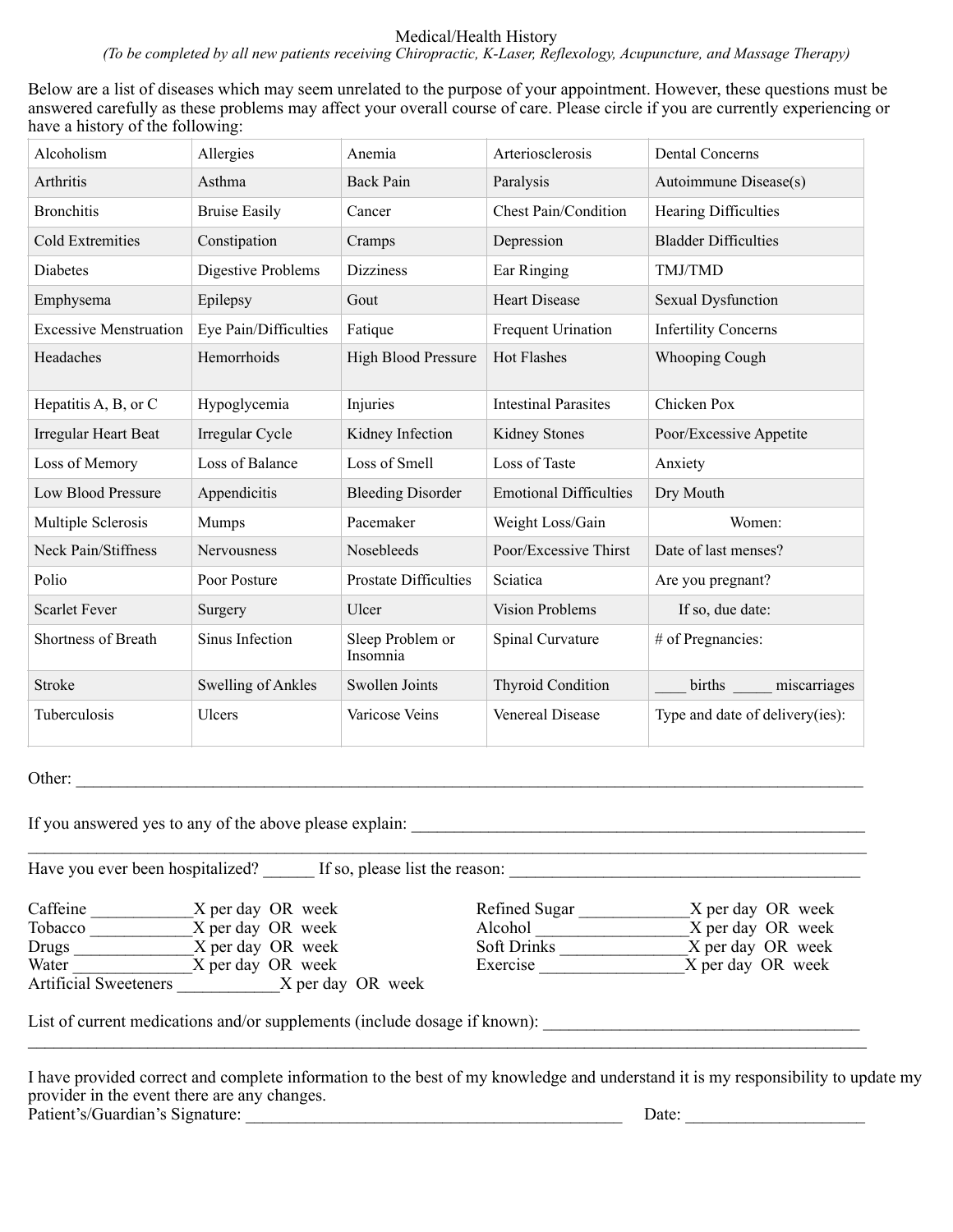### $\mathcal{A}$ cupuncture Review of Systems

Please fill this out carefully, even if some of the symptoms do not seem at all connected to your current issue. If you are currently experiencing the symptom circle it, if you have experienced it in the past, please put a check by it.

|                             |                                | Other                     |                                  |
|-----------------------------|--------------------------------|---------------------------|----------------------------------|
|                             |                                | <b>Valking Easily</b>     |                                  |
|                             |                                | Excessive Dreaming        |                                  |
|                             | $\mathbf{u}$ a other concerns: | Drowsiness                | Colon Problems                   |
|                             |                                | sinmosnl                  | Rectal Bleeding                  |
|                             | Other                          | $:$ dəə $IS$              | Constipation                     |
| <b>Pain:</b> Please Explain | Rarely Sweats                  |                           | Diarrhea/Loose Stools            |
|                             | $\mu$ gheya atasar             | Other                     | $\mathfrak{v}$ as $\mathfrak{m}$ |
| Other                       | Excessive Sweating             | Bleeding                  | stomach or Abdominal Pain        |
| Nerve Pain                  | sdun <sub>T</sub>              | Nocturnal                 | Gas/Bloating                     |
| Lack of Coordination        | $M$ oles that change           | Inthia                    | Low Appetite                     |
| gnilgniT to eeondmuV        | Dryness                        | Difficult                 | Excessive Appetite               |
| Tremors                     | $\gamma$ cne                   | Frequent                  | Never Thirsty                    |
| VisixnA\essneuovisV         | :upS                           | $:$ noithni $\cup$        | <b>VienidT</b> evewIA            |
| Neurological:               |                                |                           | Gastrointestinal:                |
|                             |                                |                           |                                  |
|                             | Other                          | Other                     |                                  |
| Reynaud's Syndrome          | Difficulty Lying Down          | Shortness of Breath       | Other                            |
| Cold Limbs-Hands or Feet    | $C$ hest Tightness             | Congestion                | Dryness                          |
| Easy Bleeding               | Chest pain                     | niaq                      | Bifficulty Swallowing            |
| <b>Baisional vead</b>       | Low Blood Pressure             | Difficulty Exhaling       | Hoarseness                       |
| Circulation:                | High Blood Pressure            | $Diff$ iffroulty Inhaling | Sore Throat                      |
|                             | Heart/Chest:                   | Respiration:              | :1волиТ                          |
| Other                       |                                |                           |                                  |
| $O(n \log n)$ Taste         |                                | ninq                      | Other                            |
| gnibninO\/Chinding          | Bleeding                       | Floaters                  | Memory Loss                      |
| Periodontal Problems        | Sinus Trouble                  | <b>Eyelid Twitching</b>   | <b>Dizziness</b>                 |
| Dental Problems             | Frequent Colds                 | noisi $V$ yrul H          | Headaches                        |

I have provided correct and complete information to the best of my knowledge and understand it is my responsibility to update my provider in the event there are any changes. Patient's Guardian's Signature: \_\_\_\_\_\_\_\_\_\_\_\_\_\_\_\_\_\_\_\_\_\_\_\_\_\_\_\_\_\_\_\_\_\_\_\_\_\_\_\_\_\_\_\_ Date: \_\_\_\_\_\_\_\_\_\_\_\_\_\_\_\_\_\_\_\_\_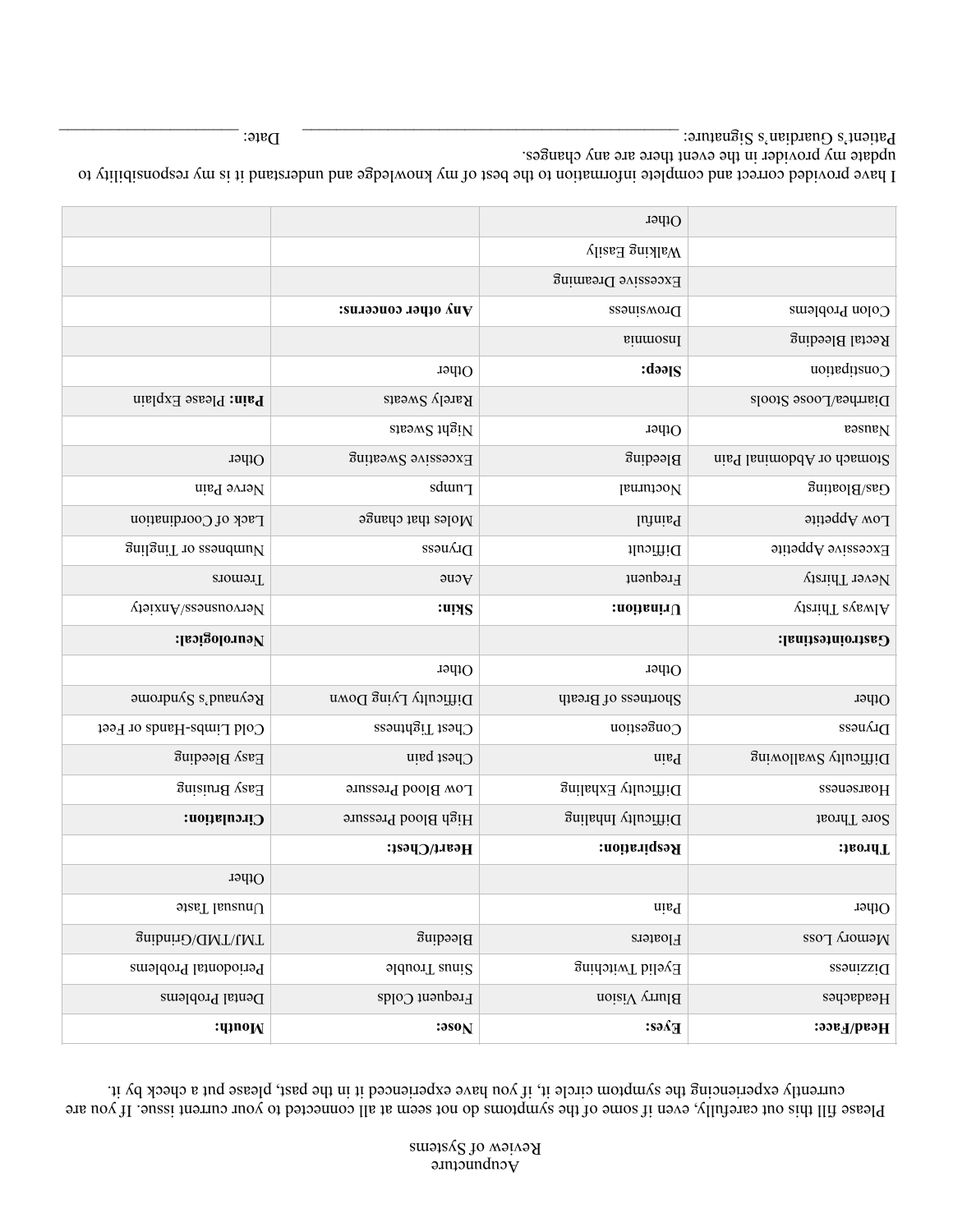## Baxter Village Health Center

## **Diagram Of Concern**

Please use the following letters to indicate TYPE and LOCATION of the symptoms you currently are experiencing.

 $A = A \circ A$  O= Other



B= Burning  $B = \text{B}$   $B = \text{B}$   $B = \text{B}$   $B = \text{B}$   $B = \text{B}$ 

 $\text{S}\text{uq}$ que $\text{S}$  =  $\text{S}$   $\text{S}\text{S}\text{uq}$   $\text{uq}$   $\text{vq}$   $\text{S}\text{uq}$